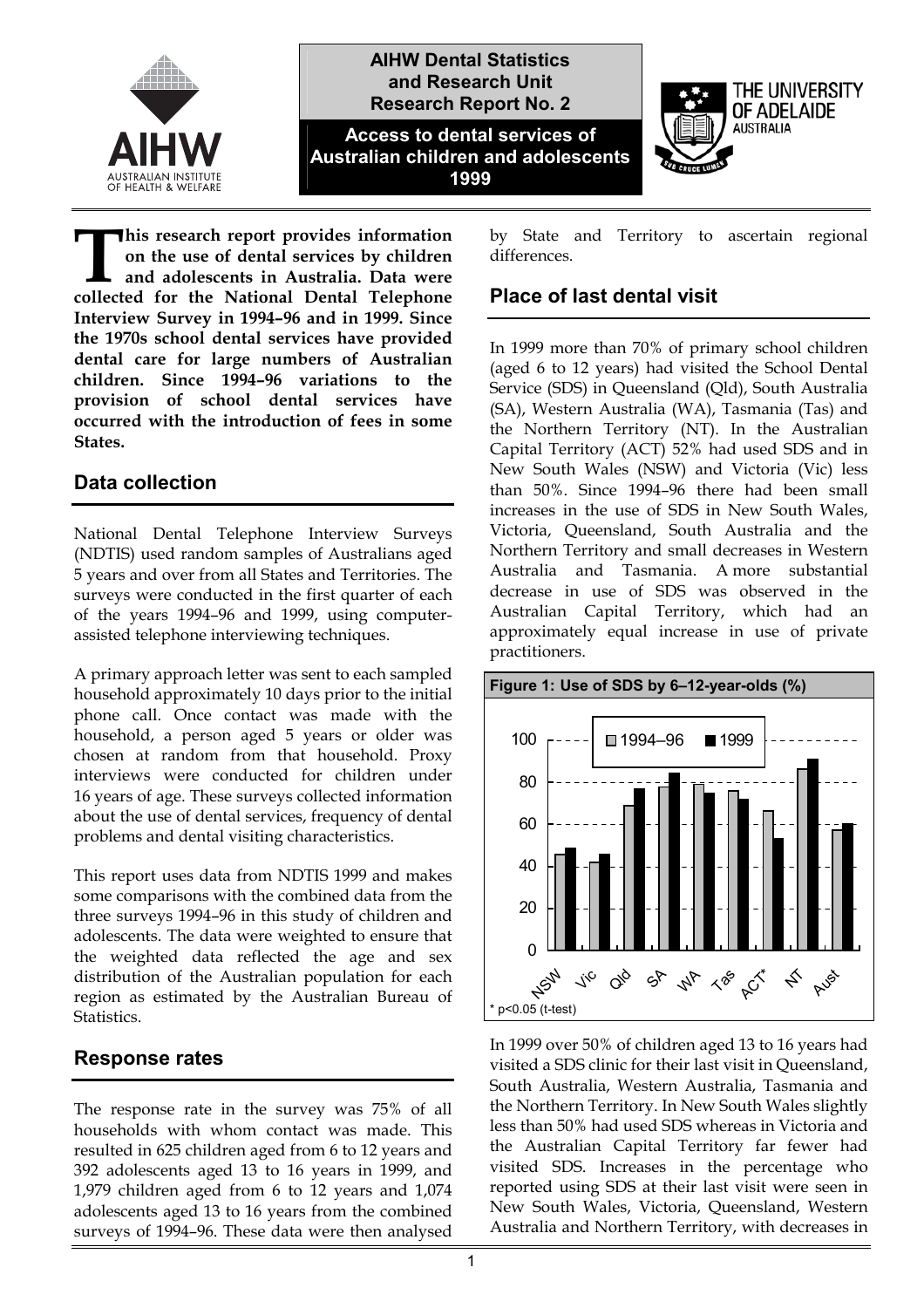South Australia, Tasmania and the Australian Capital Territory.



#### **Use of School Dental Services by sociodemographic groups**

Figure 3 shows that among children aged 6–12 years a greater proportion of male children used SDS than female children, a higher percentage of Indigenous children than non-Indigenous, more of those whose mother has had no tertiary education, more holders of government concession cards than non-holders, more of those not covered by private health insurance, and more of those with an income of less than \$30,000 than those with more.



Figure 4 presents the use of SDS at last visit by sociodemographic factors by 13–16-year-olds. A greater percentage of male adolescents used SDS than female, more of Indigenous background, more of those whose mother has had no tertiary education, more of those who speak a language other than English (LOTE), more holders of government cards and more of those who do not hold private dental insurance than those who do.



## **Time since last dental visit**

Figure 5 shows the percentage of children who had made a dental visit in the previous 12 months in 6–12-year age groups in the States and Territories in 1994–96 and 1999. Over 80% of the younger age group had made a dental visit in 1994–96 but this had fallen to between 60% and 80% in New South Wales, Victoria and the Australian Capital Territory in 1999.



Among 13–16-year-old adolescents there had been a slight increase in the percentage who had made a dental visit in the previous 12 months in most States and Territories; in Queensland there was a slight decrease and in South Australia a more substantial decrease (Figure 6).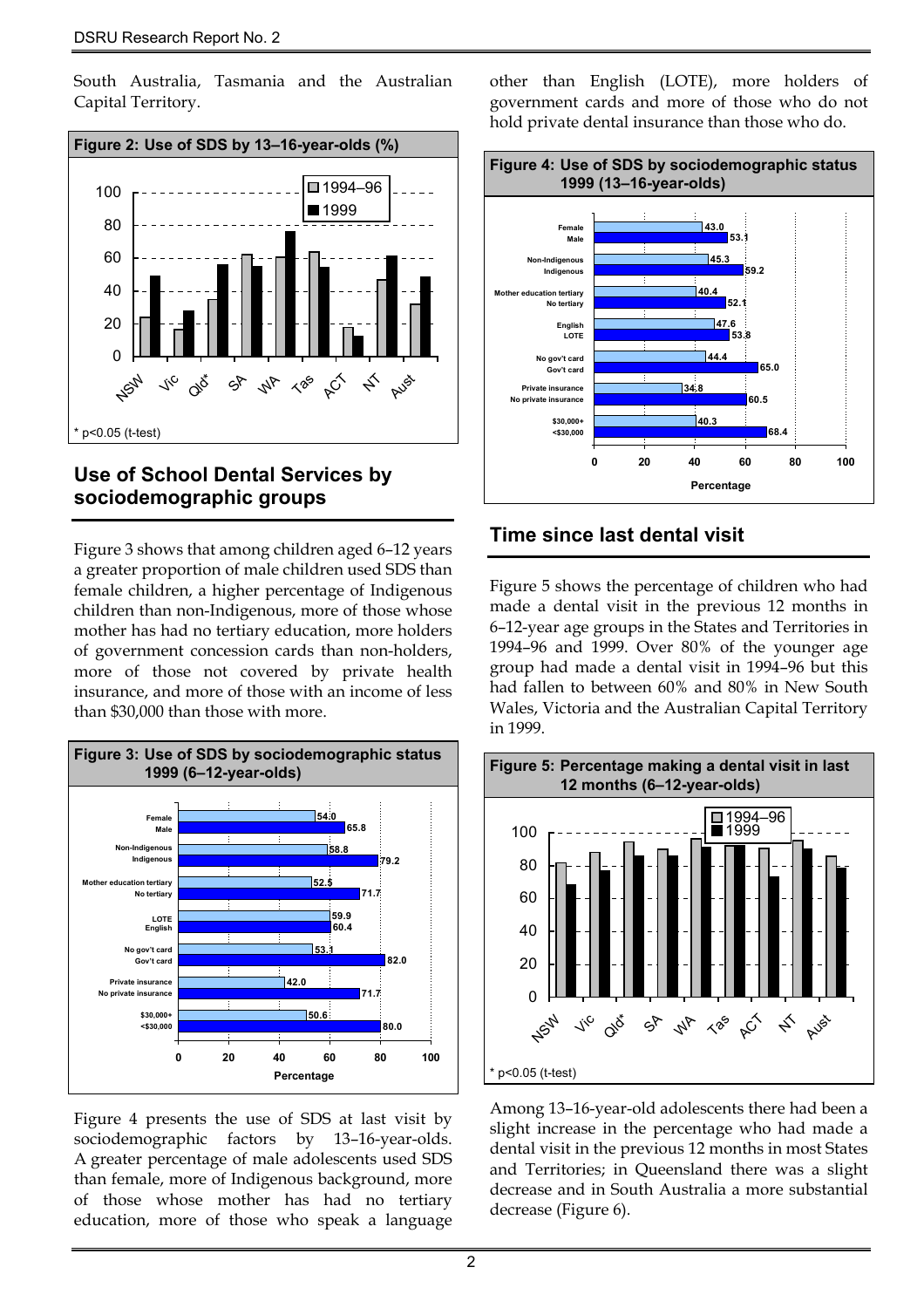

The relationship between sociodemographic status and having made a dental visit in the last 12 months by 6–12-year-old children is presented in Figure 7. A greater percentage of females had made a visit than males, more English speakers than those who speak a language other than English (LOTE), more of those without government cards than those with cards, more in rural/remote areas than in urban centres, and a higher proportion of non-Indigenous children than Indigenous. There was very little difference by insurance and mothers' education.



Greater disparities were evident among adolescents 13–16 years (Figure 8). A greater proportion of males than females had visited in the previous 12 months, more of those whose mothers did not have tertiary education, more who spoke a language other than English, more without a government card than with a card, more who had private health insurance than without, a higher percentage of non-Indigenous than Indigenous adolescents, and more urban residents than from rural/remote areas.



The following section presents the percentage of children who had not made a dental visit in the previous two years in both age groups in the States/Territories. In the younger age group, 2% or less had not visited for two or more years in all States except New South Wales (13%) the Australian Capital Territory (12%) Victoria (8%) and Queensland (6%). Nationally 7.6% of 6–12-year-olds had not made a dental visit in over two years.

In contrast, over 8% of 13–16-year-olds in Victoria, South Australia and Northern Territory, and less than 4% in Western Australia and Tasmania, had not made a dental visit in the previous two years. The percentage of 13–16-year-olds in Australia who had not made a visit in over two years was 7.4%.

In relation to those aged 6–12 years who had not made a dental visit in the previous two years, some large disparities between sociodemographic groups were apparent (Figure 9). Large differences were evident in relation to Indigenous status, language, government card status, private dental insurance, income and locality.